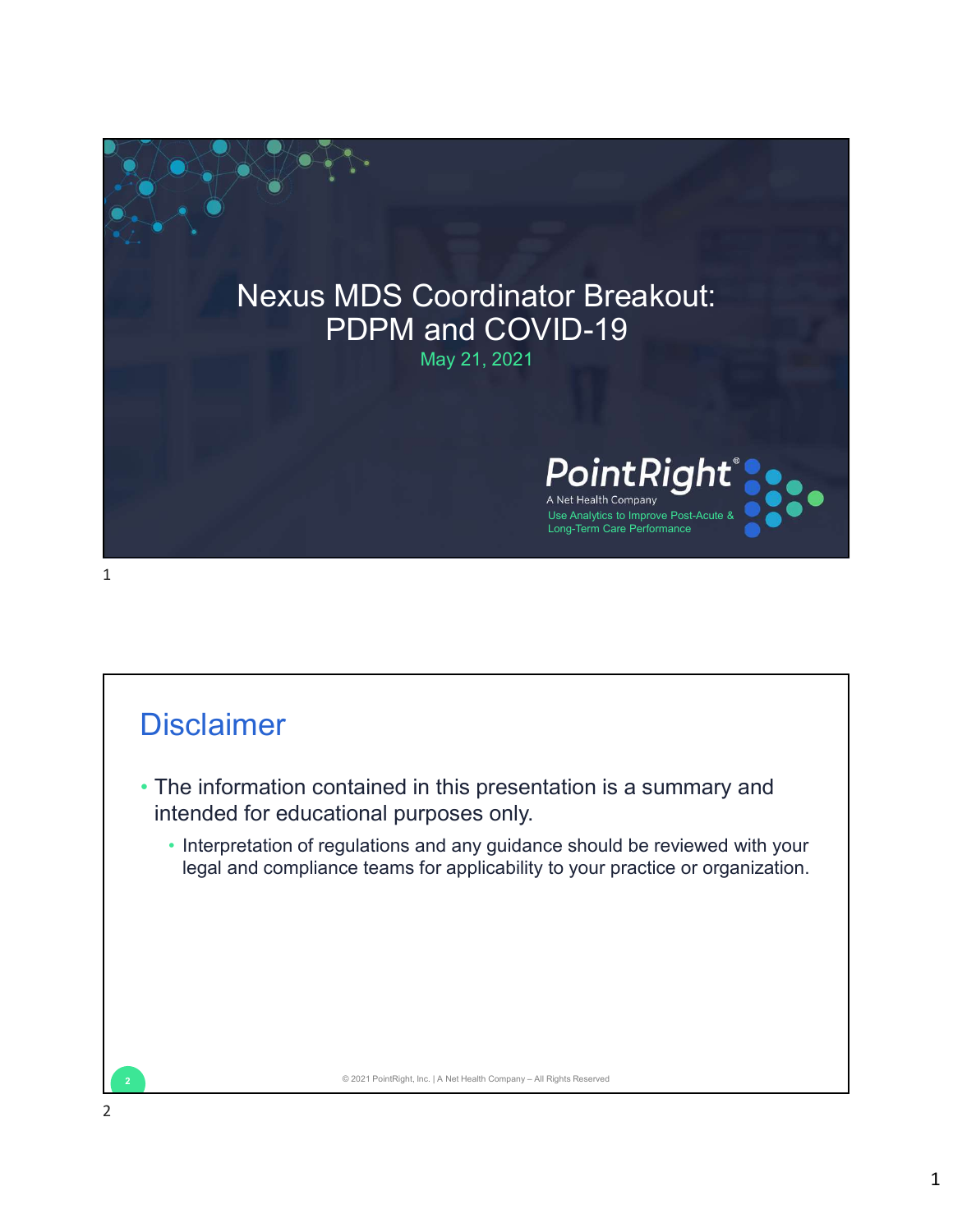

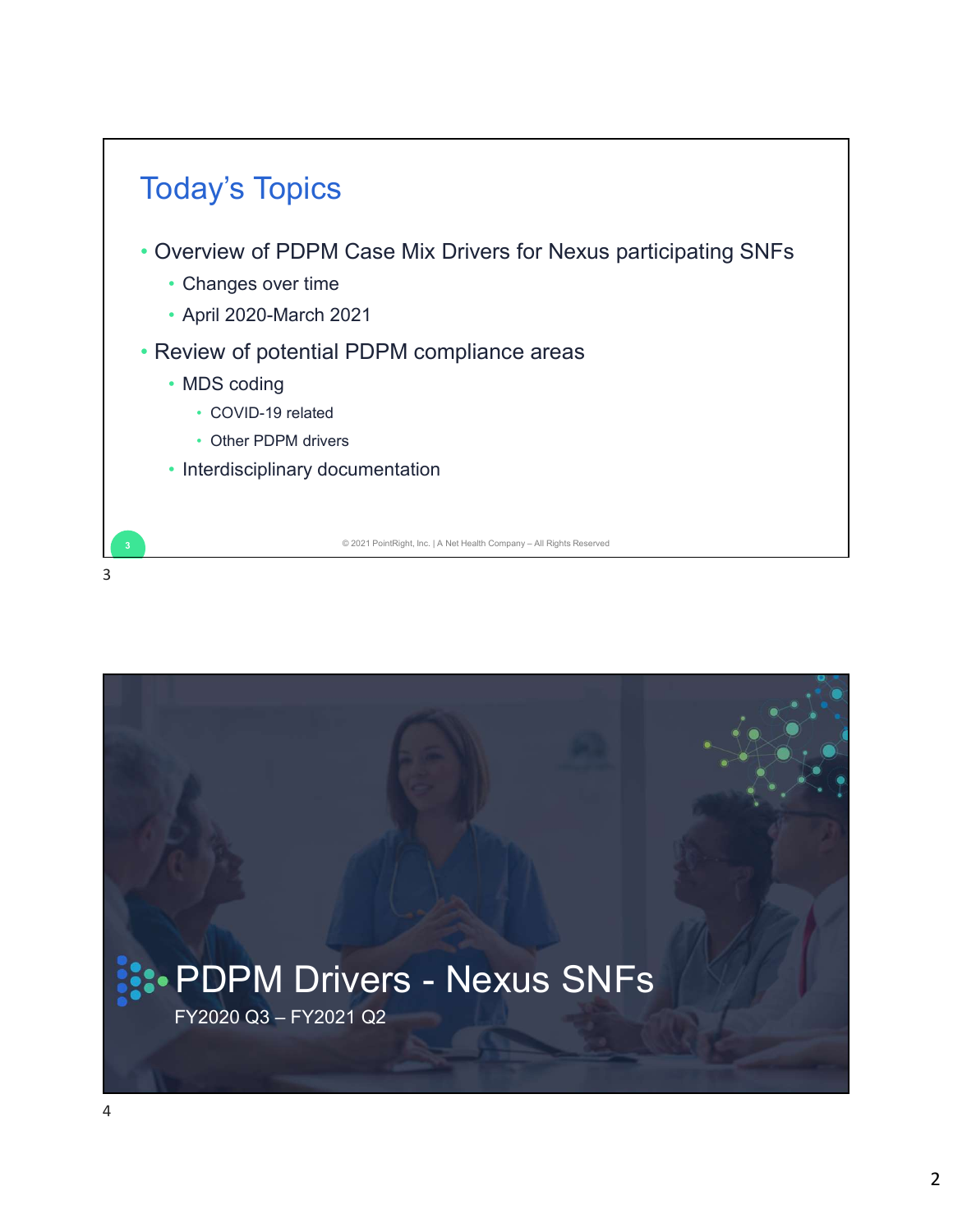

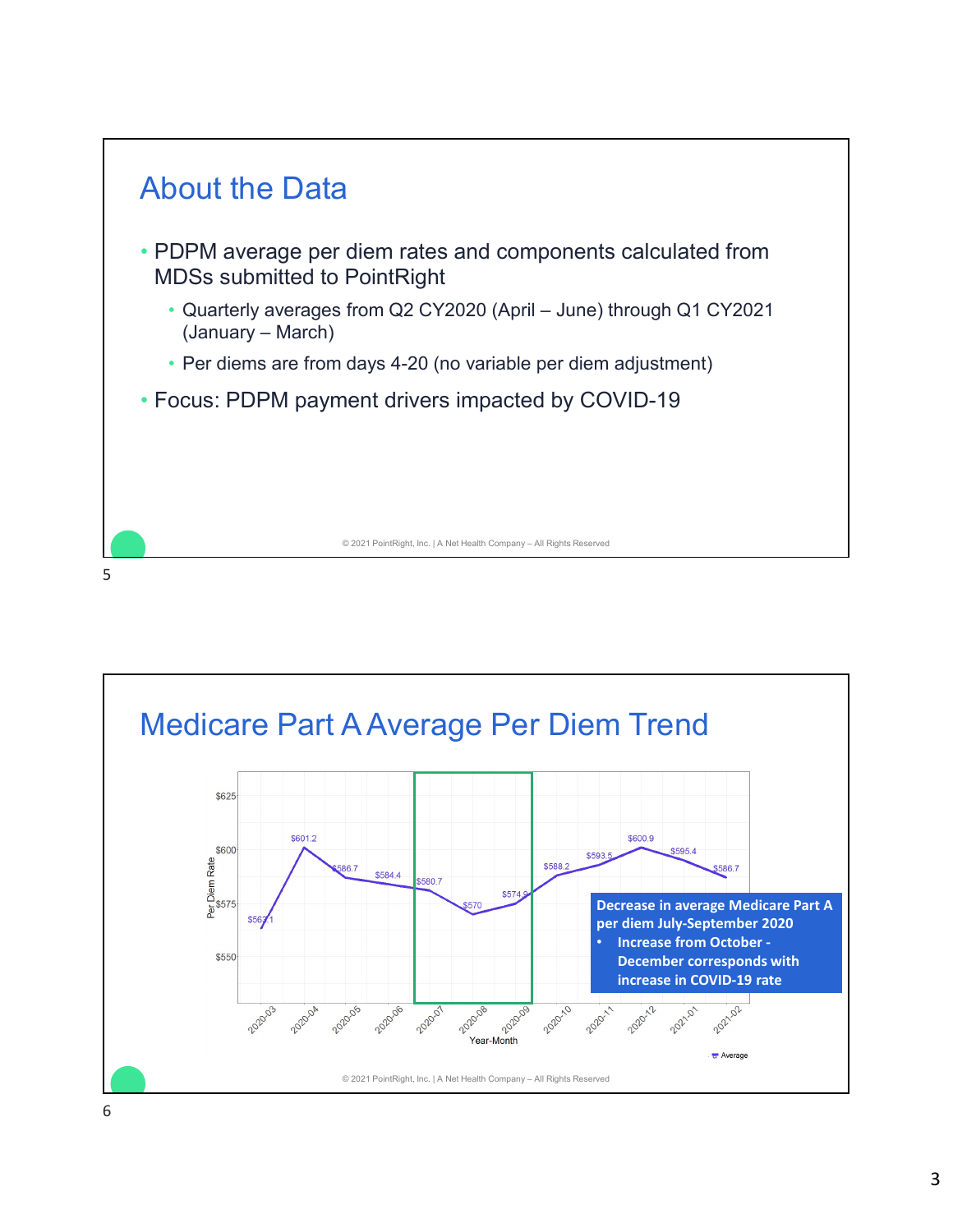| April-June 2020<br>July-Sep. 2020<br><b>Oct.-Dec. 2020</b><br>Jan.-Mar. 2021<br>(FY 2021 Q1)<br>(FY 2020 Q3)<br>(FY 2020 Q4)<br>(FY 2021 Q2)<br>25.2%<br>4.7%<br>13.0%<br>9.7%<br>9.7%<br>13.8%<br>14.0%<br>11.6%<br>April-June 2020<br>July-Sep. 2020<br><b>Oct.-Dec. 2020</b><br>Jan.-Mar. 2021<br>(FY 2020 Q3)<br>(FY 2020 Q4)<br>(FY 2021 Q1)<br>(FY 2021 Q2)<br>23.4%<br>4.5%<br>13.5%<br>10.6%<br>16.0%<br>10.4%<br>19.9%<br>15.1% |                                                                                                                 | © 2021 PointRight, Inc.   A Net Health Company - All Rights Reserved |  |  |  |  |  |  |  |  |  |  |  |  |  |
|------------------------------------------------------------------------------------------------------------------------------------------------------------------------------------------------------------------------------------------------------------------------------------------------------------------------------------------------------------------------------------------------------------------------------------------|-----------------------------------------------------------------------------------------------------------------|----------------------------------------------------------------------|--|--|--|--|--|--|--|--|--|--|--|--|--|
|                                                                                                                                                                                                                                                                                                                                                                                                                                          |                                                                                                                 |                                                                      |  |  |  |  |  |  |  |  |  |  |  |  |  |
|                                                                                                                                                                                                                                                                                                                                                                                                                                          |                                                                                                                 | <b>PDPM Payment Drivers - Isolation &amp; COVID-19</b>               |  |  |  |  |  |  |  |  |  |  |  |  |  |
|                                                                                                                                                                                                                                                                                                                                                                                                                                          |                                                                                                                 |                                                                      |  |  |  |  |  |  |  |  |  |  |  |  |  |
|                                                                                                                                                                                                                                                                                                                                                                                                                                          |                                                                                                                 |                                                                      |  |  |  |  |  |  |  |  |  |  |  |  |  |
|                                                                                                                                                                                                                                                                                                                                                                                                                                          | <b>Percent of Assessments</b><br><b>Isolation</b><br><b>Nexus</b><br><b>COVID-19 Primary Dx</b><br><b>Nexus</b> |                                                                      |  |  |  |  |  |  |  |  |  |  |  |  |  |
|                                                                                                                                                                                                                                                                                                                                                                                                                                          | PointRight<br><b>National Average</b><br>PointRight<br><b>National Average</b>                                  |                                                                      |  |  |  |  |  |  |  |  |  |  |  |  |  |
|                                                                                                                                                                                                                                                                                                                                                                                                                                          |                                                                                                                 |                                                                      |  |  |  |  |  |  |  |  |  |  |  |  |  |
|                                                                                                                                                                                                                                                                                                                                                                                                                                          |                                                                                                                 |                                                                      |  |  |  |  |  |  |  |  |  |  |  |  |  |
|                                                                                                                                                                                                                                                                                                                                                                                                                                          |                                                                                                                 |                                                                      |  |  |  |  |  |  |  |  |  |  |  |  |  |
|                                                                                                                                                                                                                                                                                                                                                                                                                                          |                                                                                                                 |                                                                      |  |  |  |  |  |  |  |  |  |  |  |  |  |
|                                                                                                                                                                                                                                                                                                                                                                                                                                          |                                                                                                                 |                                                                      |  |  |  |  |  |  |  |  |  |  |  |  |  |
|                                                                                                                                                                                                                                                                                                                                                                                                                                          |                                                                                                                 |                                                                      |  |  |  |  |  |  |  |  |  |  |  |  |  |
|                                                                                                                                                                                                                                                                                                                                                                                                                                          |                                                                                                                 |                                                                      |  |  |  |  |  |  |  |  |  |  |  |  |  |
|                                                                                                                                                                                                                                                                                                                                                                                                                                          |                                                                                                                 |                                                                      |  |  |  |  |  |  |  |  |  |  |  |  |  |
|                                                                                                                                                                                                                                                                                                                                                                                                                                          |                                                                                                                 |                                                                      |  |  |  |  |  |  |  |  |  |  |  |  |  |
|                                                                                                                                                                                                                                                                                                                                                                                                                                          |                                                                                                                 |                                                                      |  |  |  |  |  |  |  |  |  |  |  |  |  |
|                                                                                                                                                                                                                                                                                                                                                                                                                                          |                                                                                                                 |                                                                      |  |  |  |  |  |  |  |  |  |  |  |  |  |
|                                                                                                                                                                                                                                                                                                                                                                                                                                          |                                                                                                                 |                                                                      |  |  |  |  |  |  |  |  |  |  |  |  |  |
|                                                                                                                                                                                                                                                                                                                                                                                                                                          |                                                                                                                 |                                                                      |  |  |  |  |  |  |  |  |  |  |  |  |  |
|                                                                                                                                                                                                                                                                                                                                                                                                                                          |                                                                                                                 |                                                                      |  |  |  |  |  |  |  |  |  |  |  |  |  |
|                                                                                                                                                                                                                                                                                                                                                                                                                                          |                                                                                                                 |                                                                      |  |  |  |  |  |  |  |  |  |  |  |  |  |
|                                                                                                                                                                                                                                                                                                                                                                                                                                          |                                                                                                                 |                                                                      |  |  |  |  |  |  |  |  |  |  |  |  |  |
|                                                                                                                                                                                                                                                                                                                                                                                                                                          |                                                                                                                 |                                                                      |  |  |  |  |  |  |  |  |  |  |  |  |  |
|                                                                                                                                                                                                                                                                                                                                                                                                                                          |                                                                                                                 |                                                                      |  |  |  |  |  |  |  |  |  |  |  |  |  |
|                                                                                                                                                                                                                                                                                                                                                                                                                                          |                                                                                                                 |                                                                      |  |  |  |  |  |  |  |  |  |  |  |  |  |
|                                                                                                                                                                                                                                                                                                                                                                                                                                          |                                                                                                                 |                                                                      |  |  |  |  |  |  |  |  |  |  |  |  |  |

## PDPM Payment Drivers - Swallowing D/O & Mech. Altered Diet<br>Percent of Assessments

| <b>National Average</b>               |                                 |                                                                      |                                                            |                                       |
|---------------------------------------|---------------------------------|----------------------------------------------------------------------|------------------------------------------------------------|---------------------------------------|
|                                       |                                 | © 2021 PointRight, Inc.   A Net Health Company - All Rights Reserved |                                                            |                                       |
|                                       |                                 |                                                                      |                                                            |                                       |
|                                       |                                 |                                                                      |                                                            |                                       |
|                                       |                                 |                                                                      |                                                            |                                       |
|                                       |                                 |                                                                      |                                                            |                                       |
|                                       |                                 |                                                                      |                                                            |                                       |
|                                       |                                 |                                                                      |                                                            |                                       |
|                                       |                                 |                                                                      | PDPM Payment Drivers - Swallowing D/O & Mech. Altered Diet |                                       |
| <b>Percent of Assessments</b>         |                                 |                                                                      |                                                            |                                       |
|                                       |                                 |                                                                      |                                                            |                                       |
| <b>Swallowing Disorder</b>            |                                 |                                                                      |                                                            |                                       |
|                                       | April-June 2020<br>(FY 2020 Q3) | <b>July-Sep. 2020</b><br>(FY 2020 Q4)                                | <b>Oct.-Dec. 2020</b><br>(FY 2021 Q1)                      | Jan.-Mar. 2021<br>(FY 2021 Q2)        |
| <b>Nexus</b>                          | 13.0%                           | 19.9%                                                                | 17.0%                                                      | 19.6%                                 |
| PointRight<br><b>National Average</b> | 17.3%                           | 17.3%                                                                | 16.3%                                                      | 17.2%                                 |
| <b>Mechanically Altered Diet</b>      |                                 |                                                                      |                                                            |                                       |
|                                       |                                 |                                                                      |                                                            |                                       |
|                                       | April-June 2020<br>(FY 2020 Q3) | July-Sep. 2020<br>(FY 2020 Q4)                                       | <b>Oct.-Dec. 2020</b><br>(FY 2021 Q1)                      | <b>Jan.-Mar. 2021</b><br>(FY 2021 Q2) |
| <b>Nexus</b>                          | 32.4%                           | 30.3%                                                                | 29.6%                                                      | 28.0%                                 |
| PointRight<br><b>National Average</b> | 32.0%                           | 29.9%                                                                | 30.7%                                                      | 29.9%                                 |
|                                       |                                 |                                                                      |                                                            |                                       |
|                                       |                                 | © 2021 PointRight, Inc.   A Net Health Company - All Rights Reserved |                                                            |                                       |

 $\overline{\Gamma}$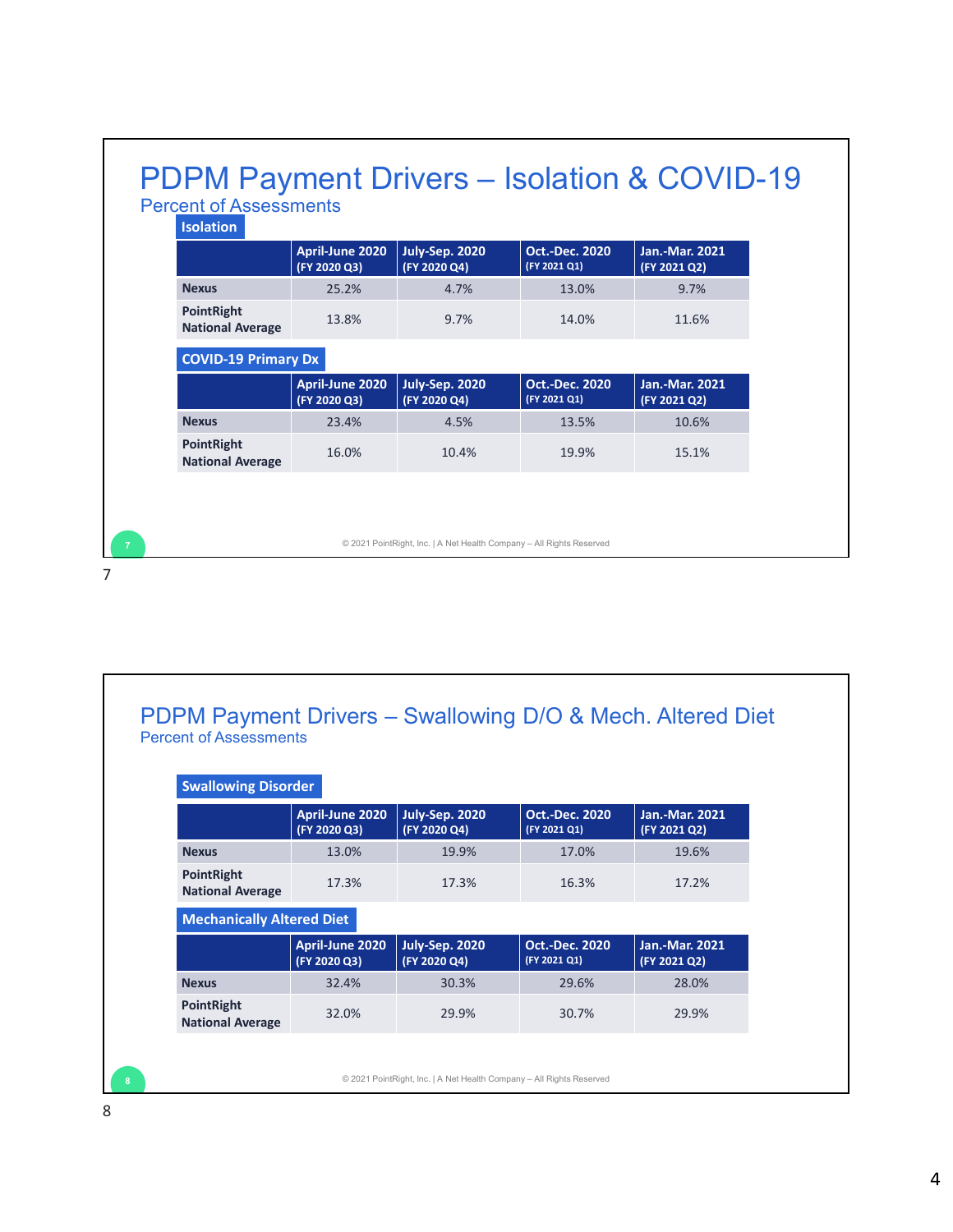| <b>Depression Qualifier</b>           |                                 |                                       |                                       |                                       |  |
|---------------------------------------|---------------------------------|---------------------------------------|---------------------------------------|---------------------------------------|--|
|                                       |                                 |                                       | <b>Oct.-Dec. 2020</b>                 | <b>Jan.-Mar. 2021</b>                 |  |
|                                       | April-June 2020<br>(FY 2020 Q3) | <b>July-Sep. 2020</b><br>(FY 2020 Q4) | (FY 2021 Q1)                          | (FY 2021 Q2)                          |  |
| <b>Nexus</b>                          | 8.1%                            | 12.2%                                 | 16.9%                                 | 19.6%                                 |  |
| PointRight<br><b>National Average</b> | 10.6%                           | 11.3%                                 | 11.3%                                 | 12.1%                                 |  |
| <b>Cognitive Impairment Qualifier</b> |                                 |                                       |                                       |                                       |  |
|                                       | April-June 2020<br>(FY 2020 Q3) | July-Sep. 2020<br>(FY 2020 Q4)        | <b>Oct.-Dec. 2020</b><br>(FY 2021 Q1) | <b>Jan.-Mar. 2021</b><br>(FY 2021 Q2) |  |
| <b>Nexus</b>                          | 56.7%                           | 52.2%                                 | 54.5%                                 | 50.2%                                 |  |
|                                       | 56.1%                           | 50.8%                                 | 53.7%                                 | 52.5%                                 |  |
| PointRight<br><b>National Average</b> |                                 |                                       |                                       |                                       |  |
|                                       |                                 |                                       |                                       |                                       |  |



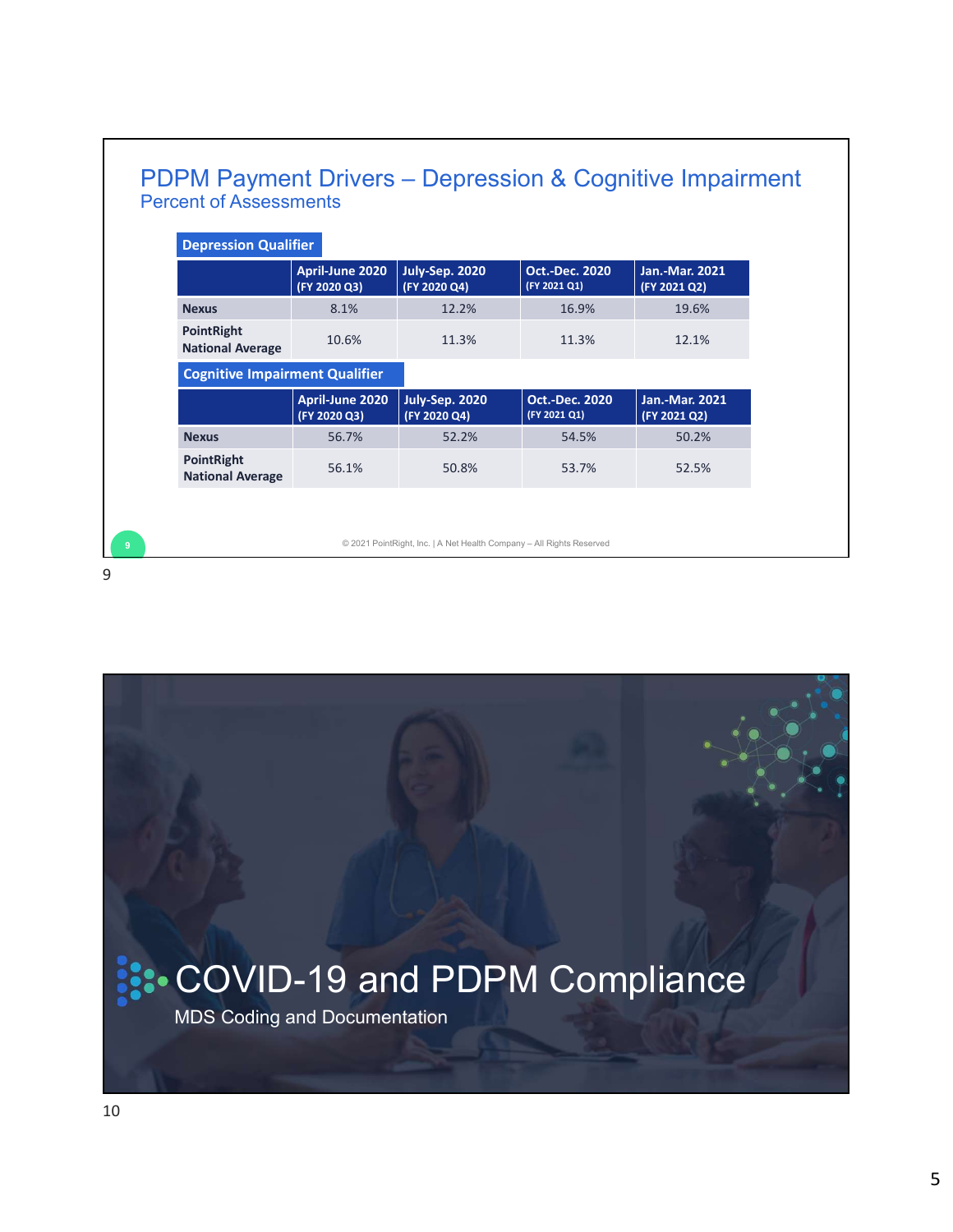

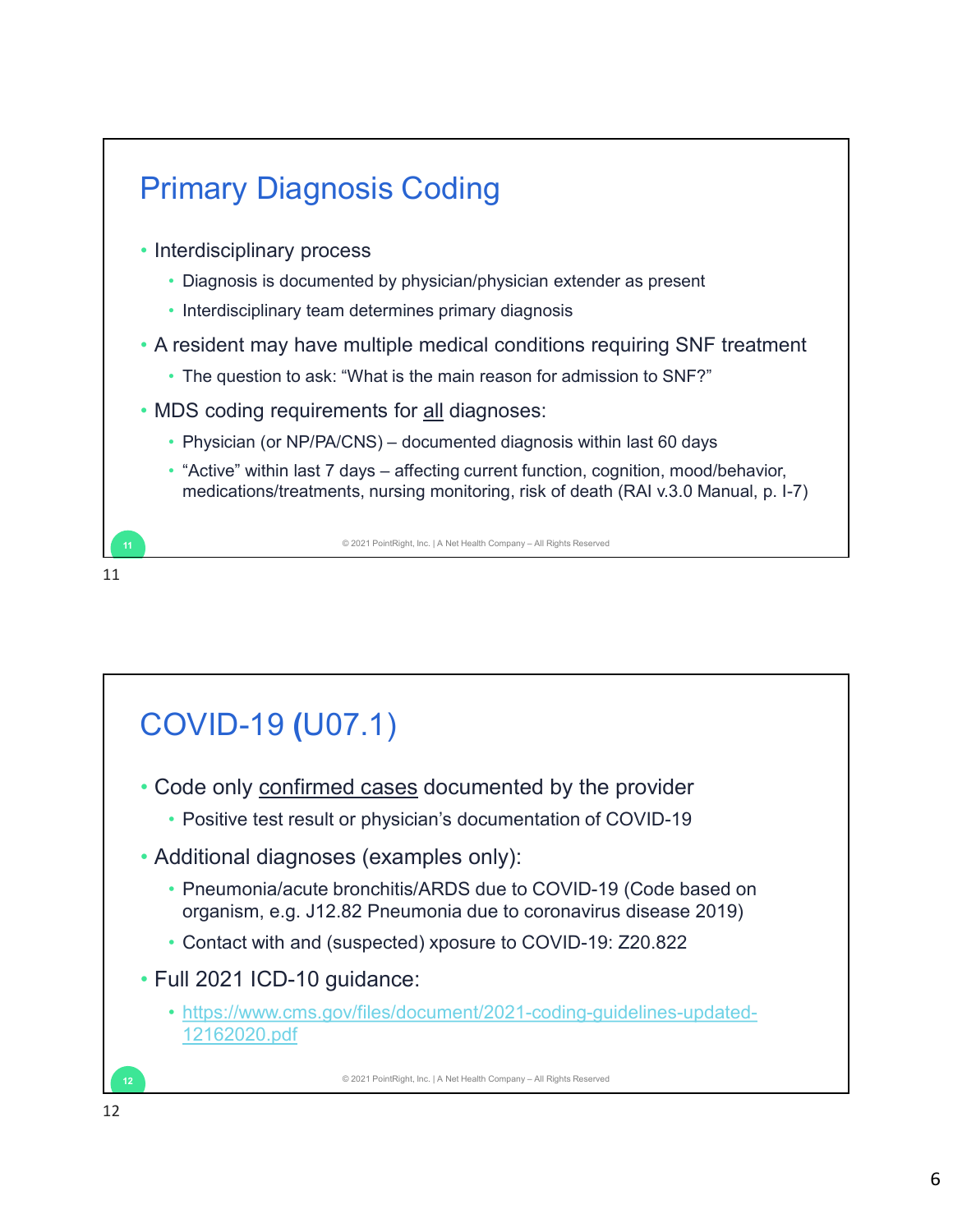| ٠ | • FY 2022 Proposed Rule      | Changing several codes that are currently Return to Provider to map to a Clinical Category |                                                               |  |
|---|------------------------------|--------------------------------------------------------------------------------------------|---------------------------------------------------------------|--|
|   | <b>ICD-10</b>                | <b>Clinical Category FY 2021</b>                                                           | <b>Proposed Clinical</b><br><b>Category</b><br><b>FY 2022</b> |  |
|   | D57.42 and D57.44            | <b>Medical Management</b><br>$\bullet$                                                     | <b>Return to Provider</b>                                     |  |
|   | K20.81, K20.91,<br>K21.01    | Return to Provider<br>$\bullet$                                                            | <b>Medical Management</b><br>$\bullet$                        |  |
|   | M35.81                       | Non-Surgical<br>$\bullet$<br>Orthopedic/Musculoskeletal                                    | <b>Medical Management</b>                                     |  |
|   | P91.821, P91.822,<br>P91.823 | Return to Provider<br>$\bullet$                                                            | <b>Acute Neurologic</b><br>$\bullet$                          |  |
|   | <b>U07.0</b>                 | Return to Provider<br>$\bullet$                                                            | Pulmonary<br>$\bullet$                                        |  |
|   | G93.1                        | <b>Return to Provider</b><br>$\bullet$                                                     | <b>Acute Neurologic</b><br>$\bullet$                          |  |
|   |                              | © 2021 PointRight, Inc.   A Net Health Company - All Rights Reserved                       |                                                               |  |

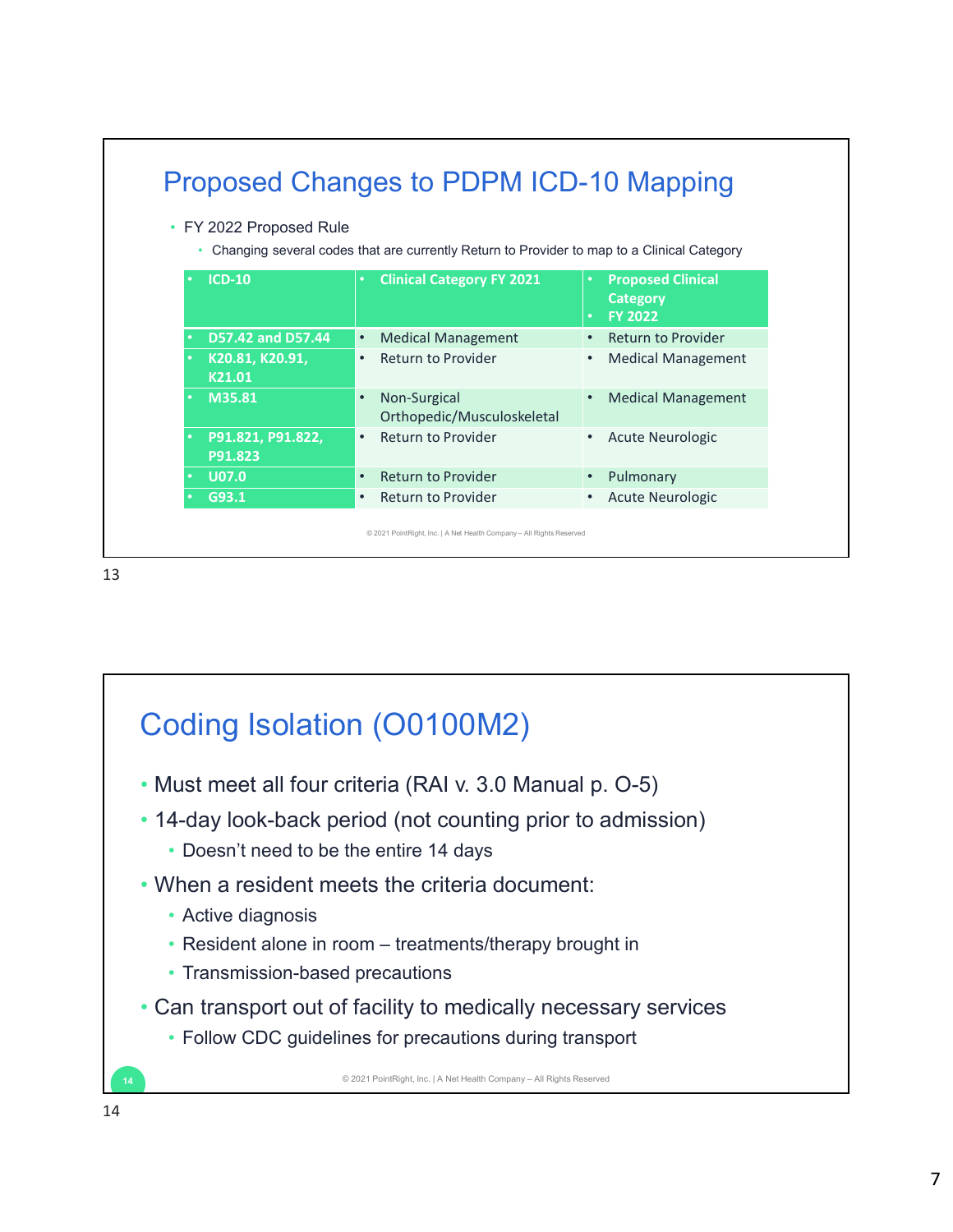

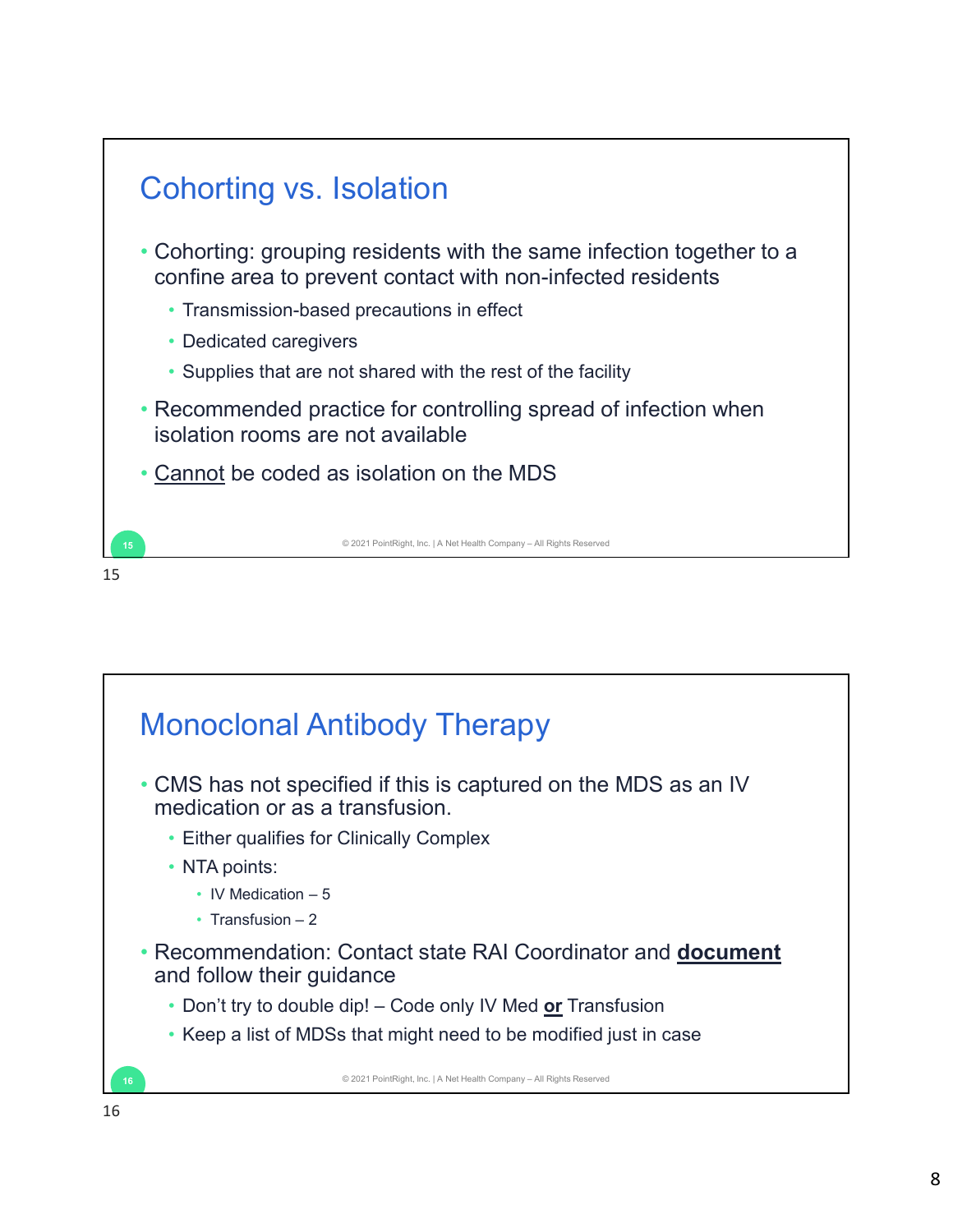

17

## Other Active Diagnoses

- Other diagnoses besides the primary (I0020B) are also important in PDPM <table>\n<tbody>\n<tr>\n<th>Other Active Diagnoses</th>\n</tr>\n<tr>\n<td>Other diagnoses besides the primary (10020B) are also important in PDPM</td>\n</tr>\n<tr>\n<td>• Section 18000</td>\n</tr>\n<tr>\n<td>• Section 1 diagnosis checklist is still</td>\n</tr>\n<tr>\n<td>• Other diagnoses count for:</td>\n</tr>\n<tr>\n<td>• SLP Comorbidities</td>\n</tr>\n<tr>\n<td>• NTA Component items</td>\n</tr>\n<tr>\n<td>• Nursing Component</td>\n</tr>\n<tr>\n<td>• Same active diagnosis criteria apply for coding in the checklist<br/>• 20213333333333333333333333
	- Section I8000
	- Section I diagnosis checklist is still<br>• Other diagnoses count for:
	- - SLP Comorbidities
		- NTA Component items
		- Nursing Component
	- Same active diagnosis criteria apply for coding in the checklist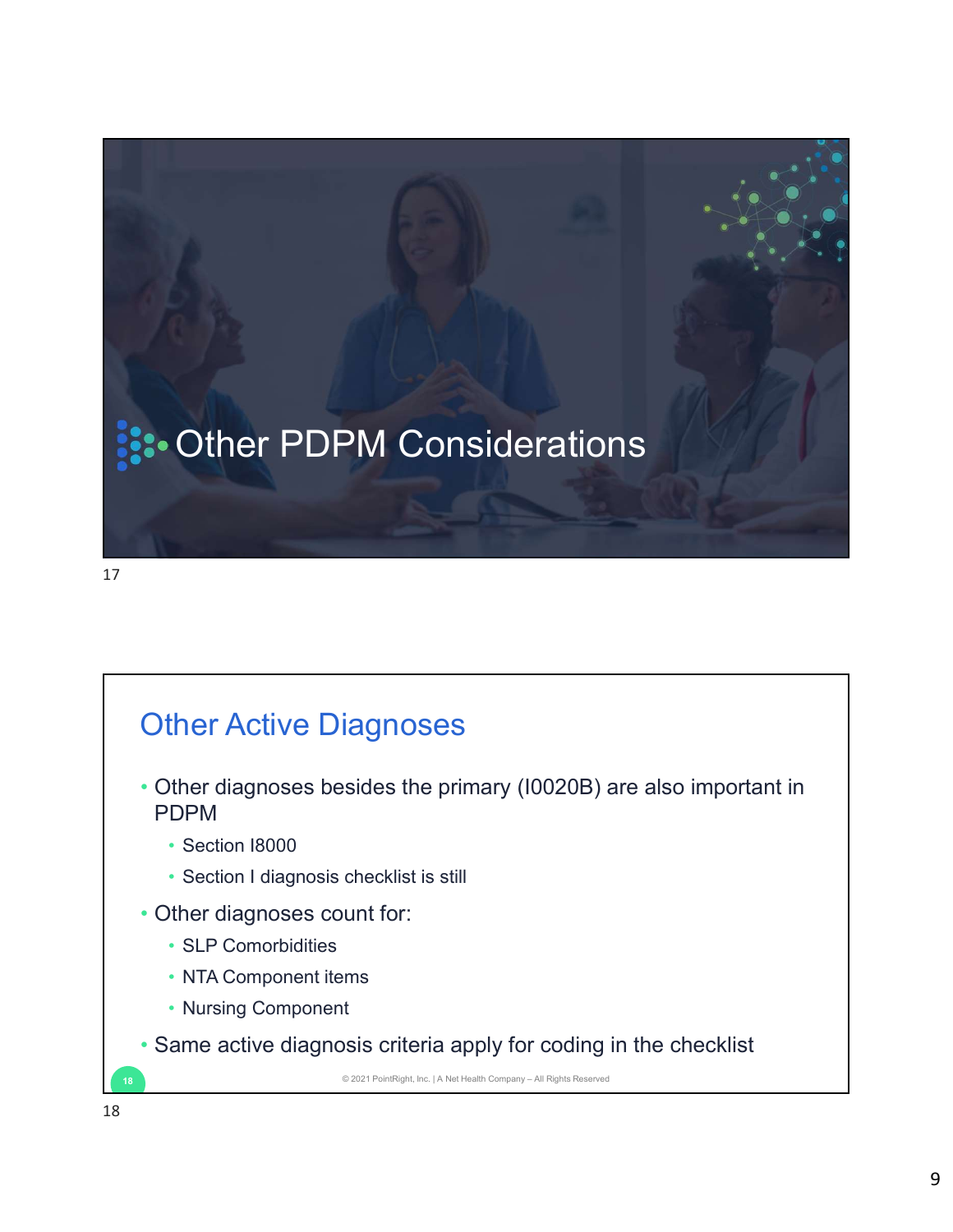

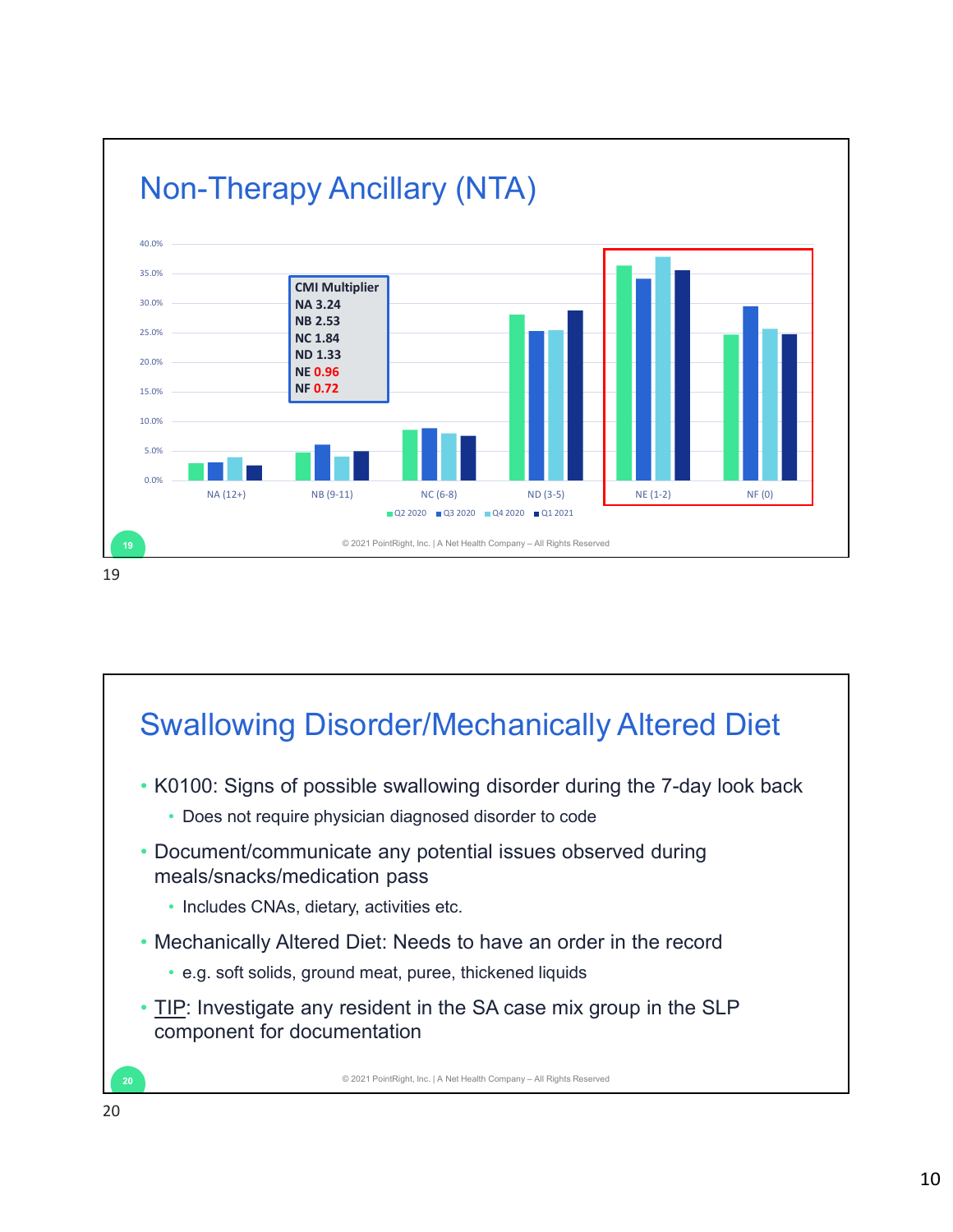

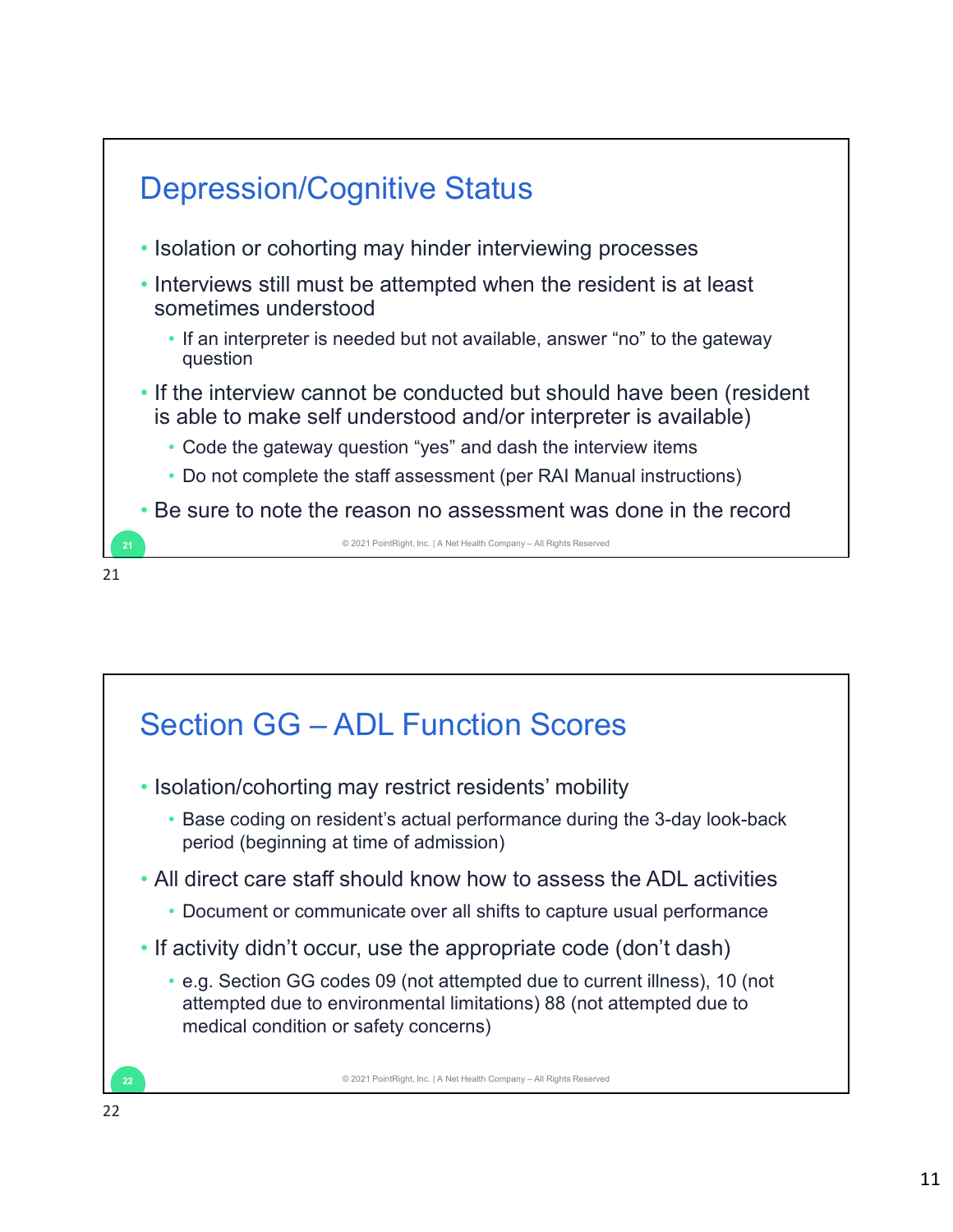

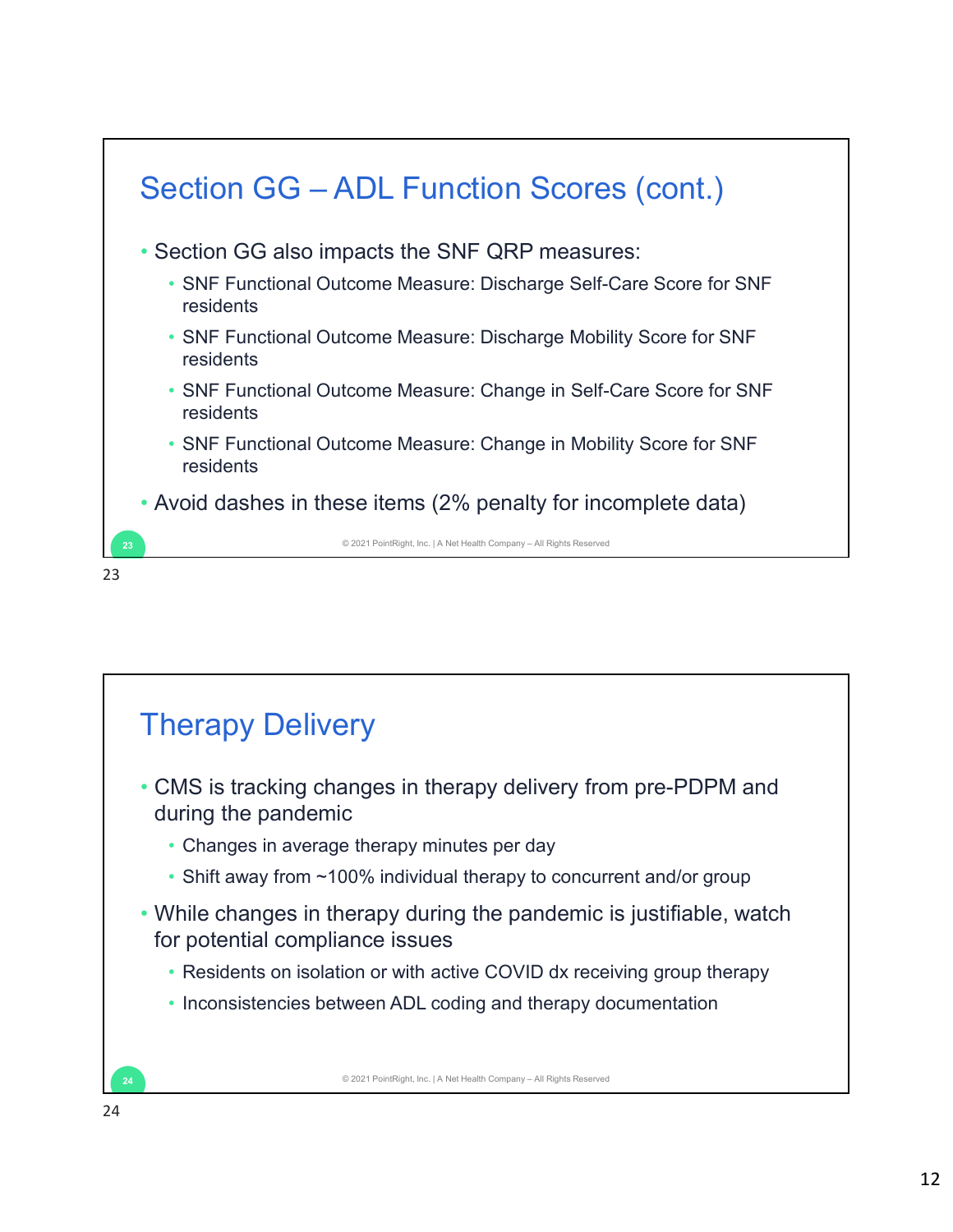